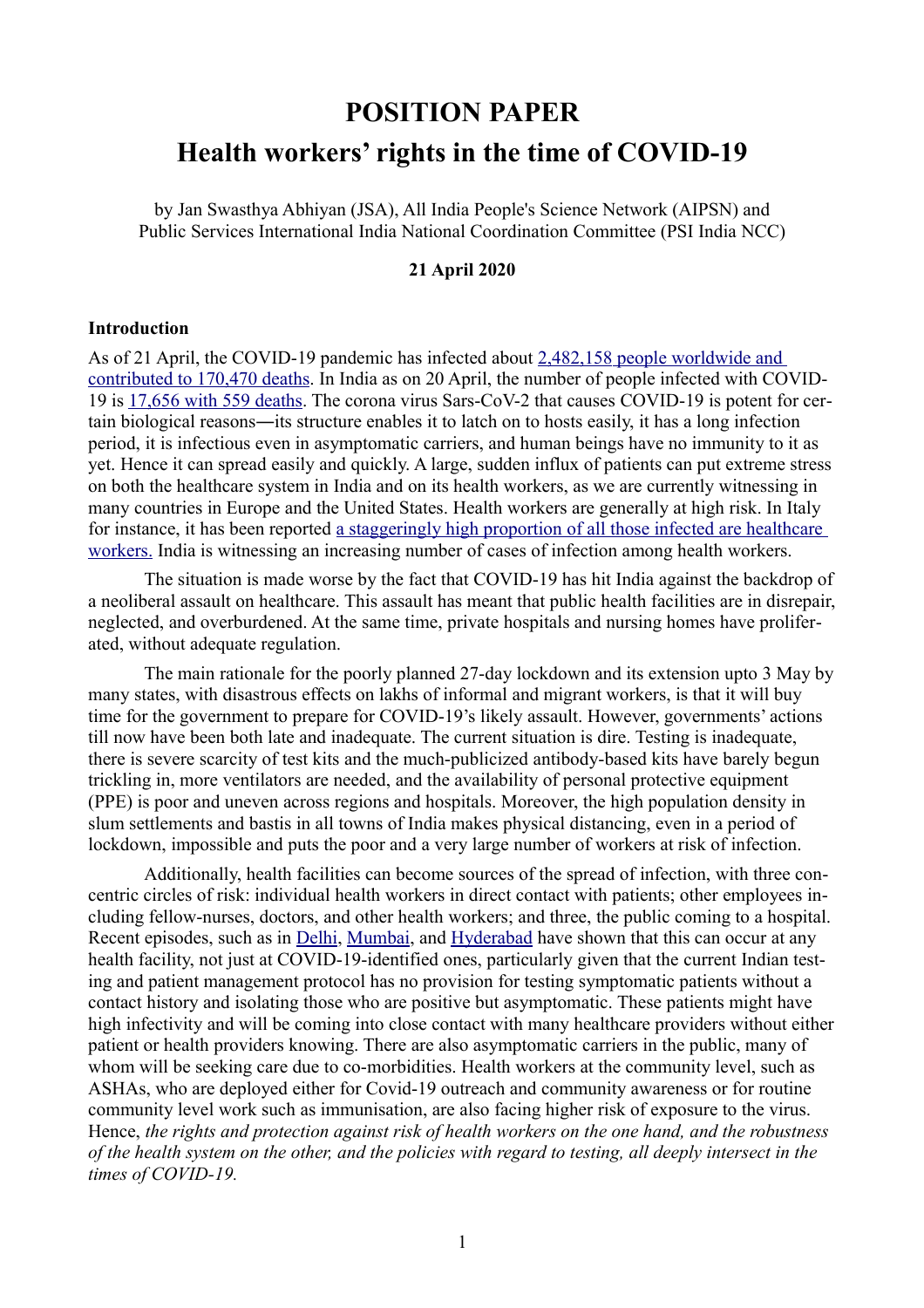Because health workers are on the frontlines of our response to COVID-19, they face higher risks of infection, overwork, and stress. Hence, any strategy to fight the pandemic should consider the rights and protection of health workers, including through the following:

(a) adequate PPE should be provided;

(b) access to testing and treatment needs to be ensured;

(c) health workers should be covered for COVID-19-related sick leave, quarantine and provided compensation;

(d) workers should be allowed to opt out of performing their work in conditions that puts them at risk, without risk of losing their jobs;

(e) proper training needs to be provided regarding procedures before workers are deployed;

(f) representatives of health workers need to be actively involved in setting up safeguard measures in health facilities;

(g) the organization of work in hospitals (such as patient flow in the outpatient wards) should be such that their risk of exposure to healthcare workers is minimized;

(h) wages and overtime should be paid as per the law without any mandatory or so-called voluntary cuts;

(i) adequate facilities should be provided across needs such as adequate accommodation, transportation, child care, and nutritious meals;

(j) measures are urgently required to protect health workers against stigma, violence, discrimination, and sexual harassment;

(k) existing vacancies need to be filled with a long-term perspective;

The COVID-19 crisis and the effectiveness of health systems response both in India and globally, clearly underlines the need for healthcare to be in the public sector. The related, broader issues of health workers' employment, equal pay for equal work, and rights to occupational health and safety and better working conditions is central for countries to be able to cope with COVID-19 now. We welcome the broader support and appreciation for the work that health workers are doing in the forefront in the fight against COVID-19. However, just appreciation and statements of good intent are not enough. Nor are simply clapping hands and banging plates. We need this support to be legalized through notifications and legislation by the appropriate authority at varied levels of government: centre, state, and local bodies. How robust we make the healthcare system and strengthen all health workers now is central to coping better not just with the present crisis, but how well we will be able to cope with any health crises in the future.

#### **A precarious health workforce makes the health system more fragile**

The continuous underfunding of public healthcare has meant that in public hospitals, due to budgetary tightening, vacancies of health professionals―from doctors, to nurses to paramedics―have not been filled. This imposes a heavy workload on the existing staff that was already hard for them to manage. In many facilities, especially under local bodies and poorer state governments, professional staff shortages have been dealt with by hiring on short-term contracts or deploying field staff in hospital settings, such as with ANMs. Health workers who are 'non-professionals', such as ward attendants and housekeeping staff, cleaning and security staff are most often hired through contractors, at low wages, pathetic working conditions, and too often in violation of the labour law.

While the private health sector has thrived and expanded, its workforce is highly underpaid, except for high profile and specialised doctors. Across the country, nurses in private hospitals are, at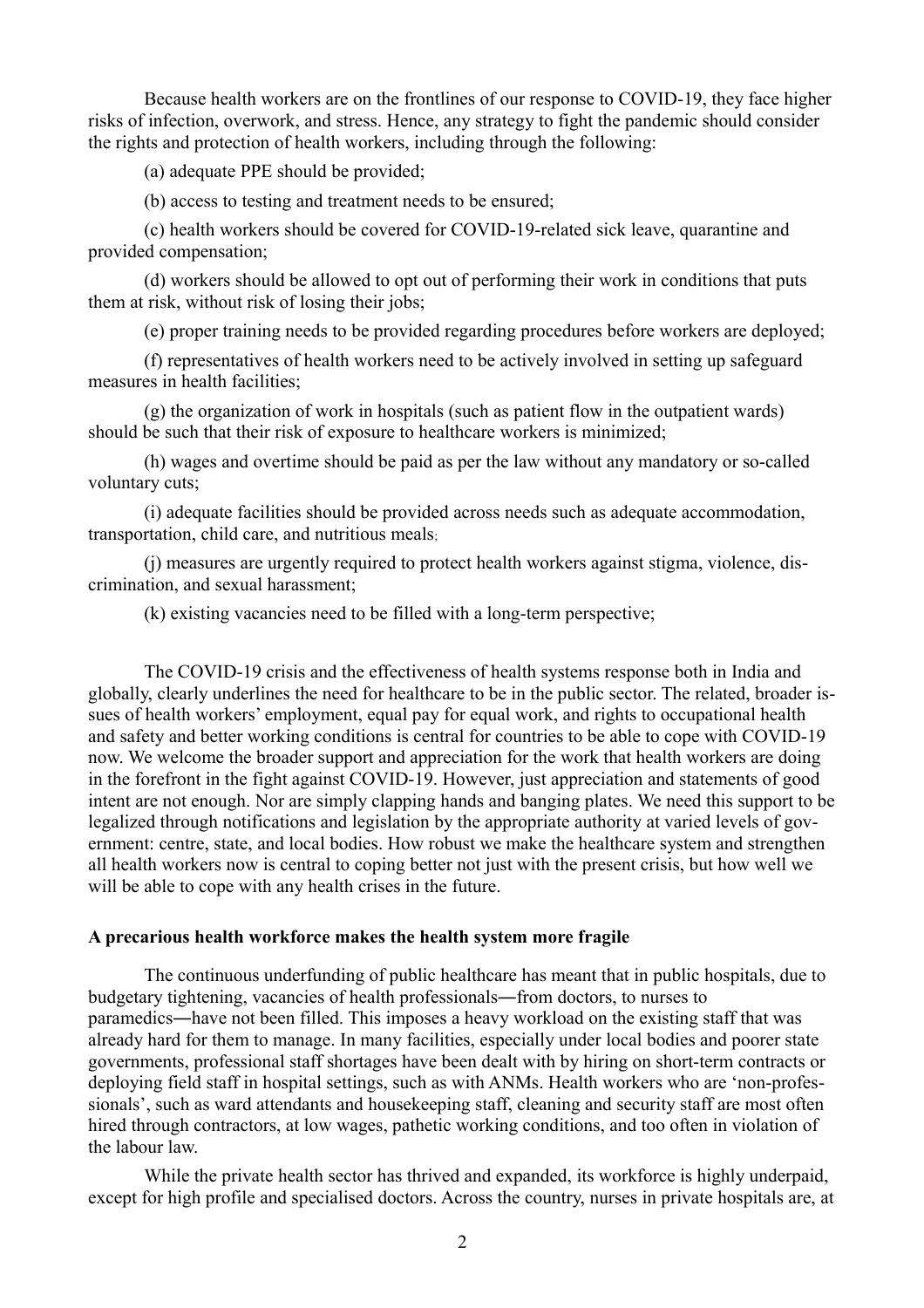best, [paid around the minimum wage for a skilled worker,](https://timesofindia.indiatimes.com/city/delhi/nurses-make-less-than-your-plumber/articleshow/72374665.cms) and most often below this legal benchmark. This sets the scale for other staff, who also face the challenge of being hired through a third party which makes their tenure highly insecure and without social security coverage.

The workforce at the primary level of care provided in health posts and at the community level are unarguably the most neglected. Field/community health workers, such as the Accredited Social Health Activists (ASHAs) in rural settings or Community Health Volunteers (CHVs) in Mumbai, are the largest group of health workers with more than 9 lakh workers in India. [They are](https://www.hrkatha.com/protests-and-strikes/centre-has-no-plans-to-fulfill-asha-workers-demands/)  [denied the status of a worker by the State.](https://www.hrkatha.com/protests-and-strikes/centre-has-no-plans-to-fulfill-asha-workers-demands/) ASHAs are told they are 'volunteer' activists and not workers of the health system, thus denied minimum wage and any other rights of a worker under the law.

As health workers across the health system have been mobilised to respond to the pandemic, the pre-existing cracks and weaknesses in the system make it all the more fragile. Informal employment leads to unclear responsibilities towards workers, and has created blind spots in the system. ASHAs and CHVs have been deployed for case identification without adequate safeguards. Sanitation and support staff who are contractual are being preferentially deployed as compared to regular staff, so as to avoid social security obligations in case of their illness. Public hospitals will be at the centre of the response to the COVID-19 epidemic, but they will have to be reinforced by private facilities, either through collaboration, or preferably, through requisition by the government. The precariousness faced by the vast majority of the close to 40 lakh health workers has to be addressed as a matter of priority as part of health system preparedness that the lockdown is meant to enable.

Previous outbreaks of highly infectious communicable diseases have demonstrated that public health outcomes are significantly improved when labour rights are respected, and trade unions are able to effectively represent workers actually exposed and potentially exposed to the disease. The active involvement of health workers' representatives in government decision-making is necessary to safeguard workplace safety and health and ensure the cost of the crisis is not borne by healthcare personnel.

## **REQUIRED MEASURES**

## **a) Adequate provisioning of Personal Protective Equipment**

Reports coming in from [Maharashtra,](https://timesofindia.indiatimes.com/city/mumbai/medical-staff-at-mumbai-hospital-protest-over-ppe-quality/articleshow/75043229.cms) [West Bengal,](https://www.indiatoday.in/india/story/coronavirus-medical-staff-protest-in-west-bengal-claim-supply-of-low-quality-protection-equipment-1661563-2020-03-31) Tamil Nadu, and Bihar point to uneven availability of PPE of adequate quality, leading to protests. Workers are worried that raincoats are provided instead of medical gowns, that eye protection and other equipment has not been provided. Workers are forced to do risky procedures without proper PPE, or asked to quit if they refuse. This is creating confusion on stress amongst the health workforce and needs to be urgently addressed.

[The guidelines of the government of India](https://www.google.com/url?sa=t&rct=j&q=&esrc=s&source=web&cd=5&cad=rja&uact=8&ved=2ahUKEwiz_dDpwffoAhWRzzgGHSd-AAIQFjAEegQIBhAB&url=https://www.mohfw.gov.in/pdf/GuidelinesonrationaluseofPersonalProtectiveEquipment.pdf&usg=AOvVaw3EdMY_uB2dz11E5Kxfgi8r) - that make recommendations regarding the use of specific PPE for different categories of workers, including medical masks, gloves, gowns, eye protection, and footwear and respirators depending on the kinds of patient care - have not been adhered to. Even the WHO interim guidance of 19 March 2020 on *[Rational Use of PPE for coronavirus dis](https://apps.who.int/iris/bitstream/handle/10665/331498/WHO-2019-nCoV-IPCPPE_use-2020.2-eng.pdf)[ease \(COVID-19\)](https://apps.who.int/iris/bitstream/handle/10665/331498/WHO-2019-nCoV-IPCPPE_use-2020.2-eng.pdf)* have not been followed. New guidelines (dated 20 April) acknowledge the risk of infection by asymptomatic patients who visit a health facility for other health reasons, yet they do not provide guidance on PPE requirements. *We recommend that the Indian government ensures systems to monitor and enforce strict adherence to adequate guidelines for the use of PPE.*

There has been a clear and criminal lack of preparedness and stockpiling, in disregard of WHO guidelines of 27 February 2020. The Ministry of Health ha[s admitted a shortage of equipment and](https://www.theweek.in/news/india/2020/03/28/centre-trying-to-procure-10-lakh-personal-protective-equipment-v.html)  [supply not meeting rising demand.](https://www.theweek.in/news/india/2020/03/28/centre-trying-to-procure-10-lakh-personal-protective-equipment-v.html) This is compounded by an inadequate estimate of the size of the health workforce, which the government estimates at 22 lakh, while it should be closer to 40 lakh<sup>[1](#page-2-0)</sup>.

<span id="page-2-0"></span> ${}^{1}$ A 2016 estimate suggests that the number of health professionals and para professionals alone (including doctors, nurses and midwives, dentists, laboratory technicians and paramedics) was close to 25.3 lakh. The latter does not include health workers such as cleaning staff, ward attendants, ambulance drivers, ASHAs and ANMs, to name a few.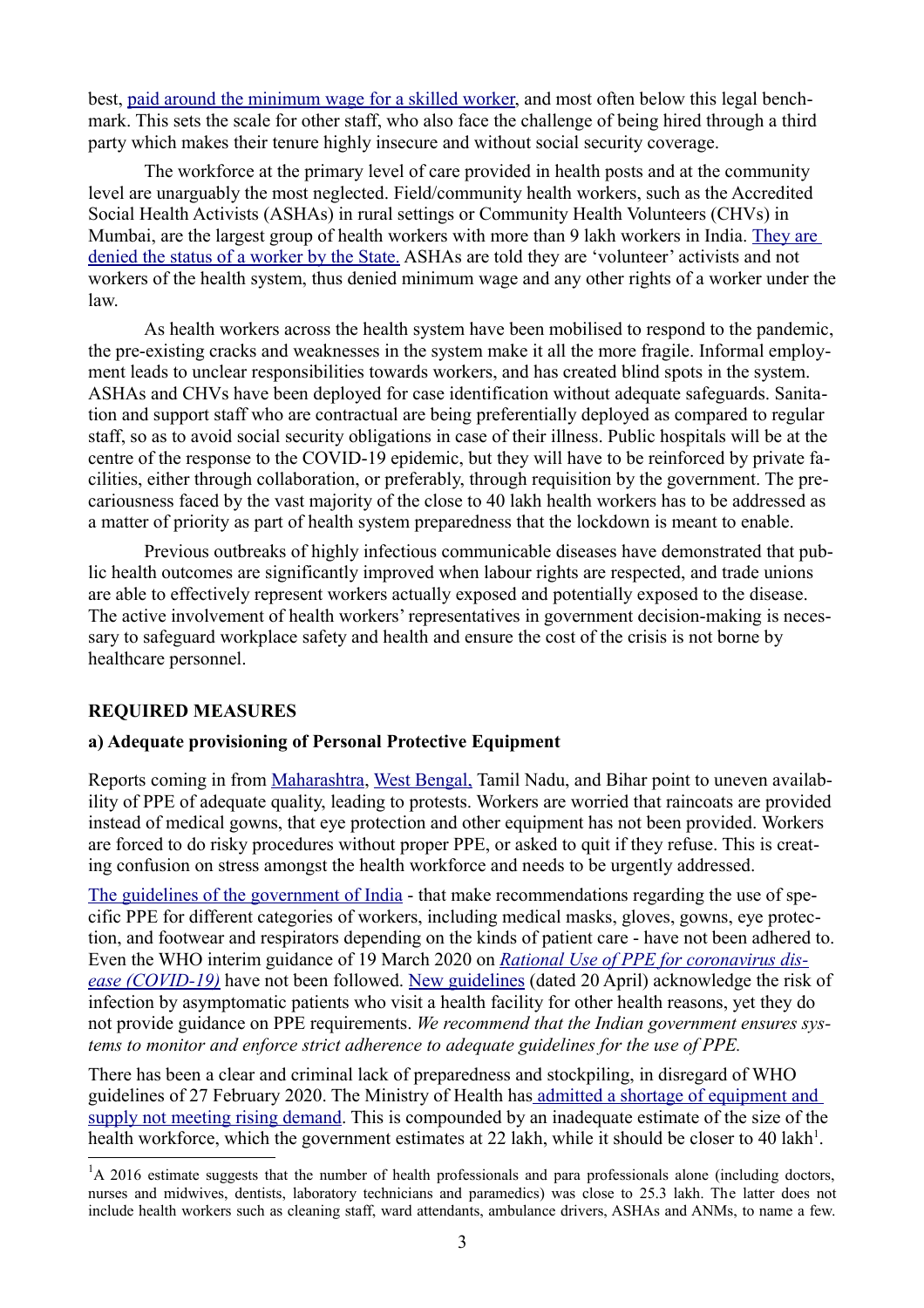Given the uneven nature of PPE availability across regions, we recommended that PPE be sourced [in priority from domestic manufacturers](http://phmindia.org/2020/04/03/statement-on-the-personal-protection-equipment-for-healthcare-workers-during-covid19-pandemic/) with a long-term view of development of domestic industrial capability, and supplied to deal with clusters of cases as they occur. This implies that *PPE procurement orders have to be increased to ensure adequate access to all health workers, and PPE be sent to regions where they are most needed.*

The shortage of necessary PPE equipment and the traditional structures of social discrimination in India could lead to certain categories of workers, such as nurses who are at highest risk, but also ASHAs, non-permanent/contract workers and cleaners, not being provided adequate PPE. *We urge that the government issue a directive that no such discrimination take place against any worker in any establishment*. *Health workers should not be forced to work under unsafe conditions without adequate protective equipment.* 

## **b) Free health care for all health workers**

The announcement by the Finance Minister of a special life insurance scheme for health workers is misleading and insufficient. Despite an announcement that *all* health workers would be covered, the package covers health workers in the private sector only *if* they are drafted for COVID-19 responsibilities. The recent case of [health workers getting infected at the private facility Delhi State](https://www.ndtv.com/delhi-news/coronavirus-another-doctor-11-nurses-test-coronavirus-at-locked-down-delhi-hospital-2207251) [Cancer Institute](https://www.ndtv.com/delhi-news/coronavirus-another-doctor-11-nurses-test-coronavirus-at-locked-down-delhi-hospital-2207251) shows that this is insufficient. Further, this is subject to the numbers indicated by MoHFW. The figure of 22 lakh health workers is a gross underestimation of the actual size of the workforce in the country, as mentioned earlier. *The estimate should be modified correspondingly and increased to at least 40 lakh health workers and the omission of healthcare workers in the private sectors needs to be corrected immediately to avoid the possibility of denial of compensation.*

Most importantly, this scheme is grossly insufficient as it does not provide any support to health workers and their families [unless the worker dies.](https://scroll.in/article/958206/indian-health-workers-would-have-to-die-before-their-families-get-coronavirus-insurance-funds) In case health workers are infected by COVID-19 they should be given treatment, care and support free of cost. Considering that health workers in informal employment conditions are more vulnerable as employers can hide behind this informality to deny their responsibility towards them, it is important that they are given special attention in this regard. The [latest testing protocol](https://www.google.com/url?sa=t&rct=j&q=&esrc=s&source=web&cd=3&cad=rja&uact=8&ved=2ahUKEwi06dD7xvfoAhWUzjgGHaHoAwEQFjACegQIARAB&url=https://www.mohfw.gov.in/pdf/RevisedNationalClinicalManagementGuidelineforCOVID1931032020.pdf&usg=AOvVaw0bl_BSJtFuVZ4vR1zNrCc9) (31 March) has expanded testing only to symptomatic health care workers, whereas there is clear evidence of asymptomatic cases. As current testing protocols are restrictive, health workers might find that they are compelled to go for testing in private labs, and incur costs. Failure to detect infections early among healthcare workers may result in further spreading of the infection. *Access to comprehensive and free health care, including outpatient, hospitalisation, and regular free testing need to be ensured, with special attention to informal health workers. Special provision of regular testing needs to be ensured for health workers performing high risk tasks, even if asymptomatic.*

## **c) Special COVID-19 related paid leave and compensation**

Health workers are at a higher risk of contracting infectious diseases, which is the case with COVID-19 as well. Reports estimate [close to 100 infections already confirmed in India,](https://www.ndtv.com/india-news/coronavirus-india-coronavirus-cases-in-india-cross-8-000-mark-34-dead-in-24-hours-2210282) though there is no systematic reporting of this data. As facilities are short-staffed, managements of facilities are extending working hours. They might try to keep health workers on the job even when they are already showing COVID-19-like symptoms, [as we saw in Mumbai](https://www.hindustantimes.com/india-news/mumbai-s-wockhardt-hospital-declared-containment-zone-after-nurses-doctors-test-positive-for-covid-19/story-a3JpRK4WiMyf8TMeymNlCK.html) [and in Bihar.](https://caravanmagazine.in/health/bihar-junior-doctors-forced-to-continue-treating-coronavirus-patients-despite-showing-symptoms) Workers who have tested positive with COVID-19 should not be asked to continue with their duties if they are showing symptoms. [This is against protocols](https://www.google.com/url?sa=t&rct=j&q=&esrc=s&source=web&cd=3&cad=rja&uact=8&ved=2ahUKEwi9yOq1qvnoAhUuzjgGHZgHABQQFjACegQIAxAB&url=https://www.mohfw.gov.in/pdf/GuidelinestobefollowedondetectionofsuspectorconfirmedCOVID19case.pdf&usg=AOvVaw0dwfRNLOCC28ZZsmkTSMWv) and puts the workers at more risk of developing more severe symptoms if they are not able to rest adequately.

Managements of facilities might also deduct leave taken for sickness or quarantine from existing leave provisions, and when these are used up, take recourse to cutting workers' wages. Informal

ASHAs alone are estimated to around 8.5 lakh, ANMs to around 2 lakh. While there is no estimate available for ancillary health staff, it is safe to presume that at least 2 to 4 lakh, bringing the total number close to 40 lakh/4 million.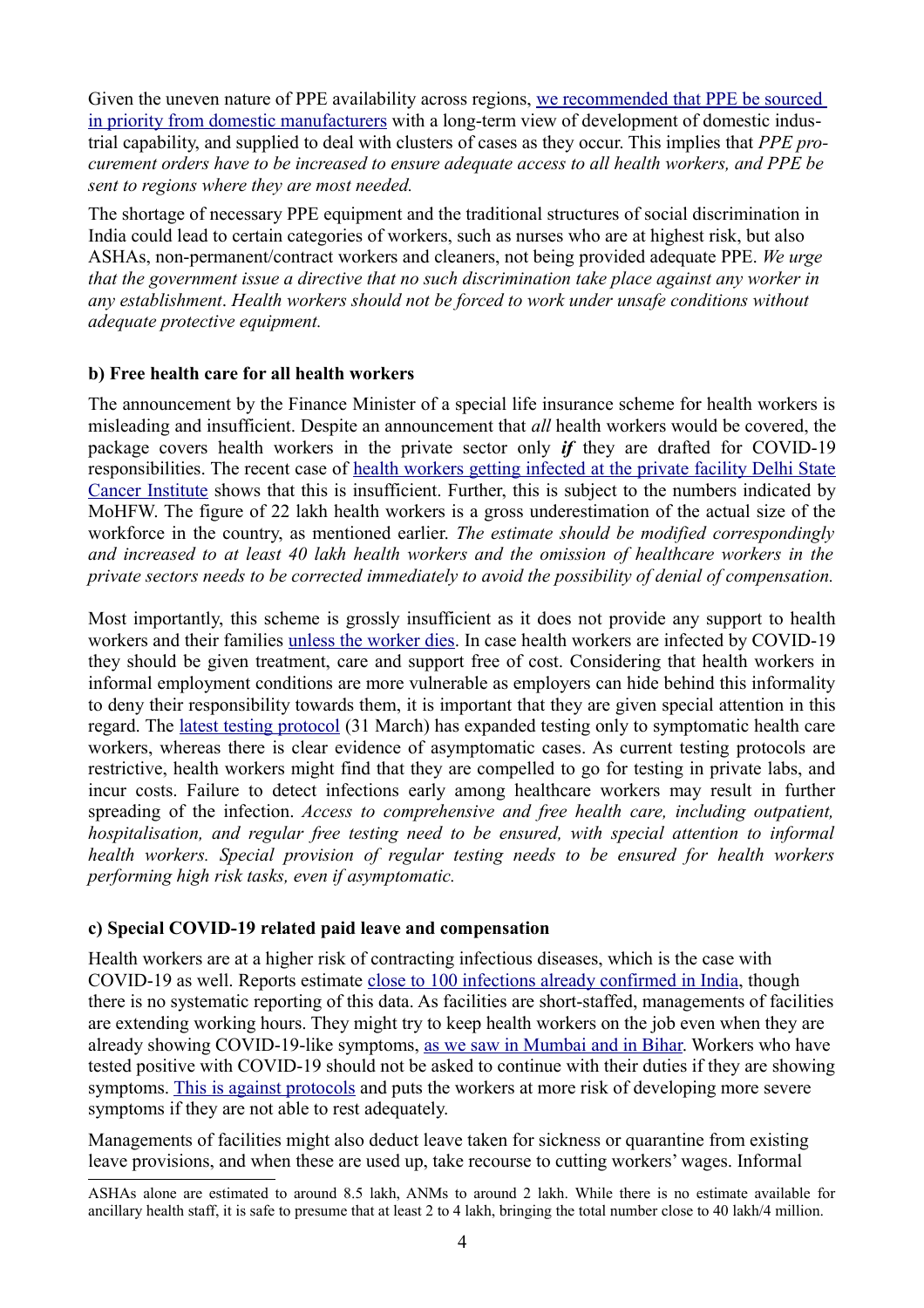workers have a limited amount of paid leave that will run out quickly. Those on daily wages do not even have paid leave. *[Special paid leave](https://economictimes.indiatimes.com/jobs/special-leave-to-ensure-isolation-doesnt-hit-pay/articleshow/74681435.cms?from=mdr) in case of COVID-19-related sickness and quarantine should be provided,* including to workers on short-term contracts and employed through a third party. A *special compensation should also be announced for health workers who contract COVID-19* in line with the WHO definition that if exposure to corona virus Sars-CoV-2 happens at the workplace, [contracting COVID-19 should be considered an occupational disease.](https://www.who.int/publications-detail/coronavirus-disease-(covid-19)-outbreak-rights-roles-and-responsibilities-of-health-workers-including-key-considerations-for-occupational-safety-and-health)

# **d) Mental health support and the right to opt out**

Health workers undergo considerable stress during emergencies such as the one we are facing. Counselling and mental health support should be made available for health workers. Breaks and time-off should be maintained, as healthcare workers' burnout could contribute to both their catching the virus and its spread. [As per WHO guidelines,](https://www.who.int/publications-detail/coronavirus-disease-(covid-19)-outbreak-rights-roles-and-responsibilities-of-health-workers-including-key-considerations-for-occupational-safety-and-health) health workers should not be required to return to a work situation where there is continuous or serious danger to their life or health. *Health workers' right to opt out of work when they are not provided with a safe working environment and adequate protective equipment should be respected, without undue consequences.*

[Health workers who are pregnant,](https://www.vumc.org/coronavirus/coronavirus-covid-19-guidance-pregnant-workers) or have co-morbidities have higher chances to contract the infection and develop more severe symptoms. *They should not be put on duty in the COVID-19 ward and limit exposure to patients with suspected COVID-19.* Instead, they should be assigned appropriate tasks within their profession that does not expose them the virus and be accommodated if they request so.

# **e) Training on procedures and infection risk management**

Managing the risk of infection in health facilities, both in the public and private sectors, is essential to ensure that health facilities do not themselves become hubs of infection. Part of the risk management procedure is to ensure that all health workers understand the measures that are needed to protect themselves, protect patients, and protect the facility. *The government should implement or direct facilities to implement appropriate training for the diversity of workers categories across levels of risk.*

The government needs to put in place online training programmes on infection control with a focus on COVID-19 for the entire medical workforce in the country, facility-based training for the entire workforce in each facility, including ASHA and community-based health workers attached to different health posts. All health workers should be provided with communication materials in different languages on the appropriate safeguards, including but not limited to PPEs.

The entire staff in all COVID-19 earmarked hospitals, ICU units, and isolation centres should be given training and this should include both guidelines and protocols for COVID-19 care, as well as personal safety, infection risk management and the use of personal protective equipment. The government should provide guidelines for these procedures to be followed in private facilities. A helpline should be set up for health workers who face challenges at their workplace, with a defined procedure to register complaints and interventions to resolve them. *In case private facilities fail to follow the government guidelines and resolve issues with regard to adequate safeguard measures, the state government should consider requisitioning these private facilities* in order to avoid the spread of the disease due to negligence of private operators.

# **f) Active involvement of representatives of health workers**

The government should engage with trade unions of health workers to ensure that the guidelines effectively reach all concerned health workers. For instance, there is a need for clear information and training regarding PPE use, disposal, and care. Health worker unions are well positioned to contrib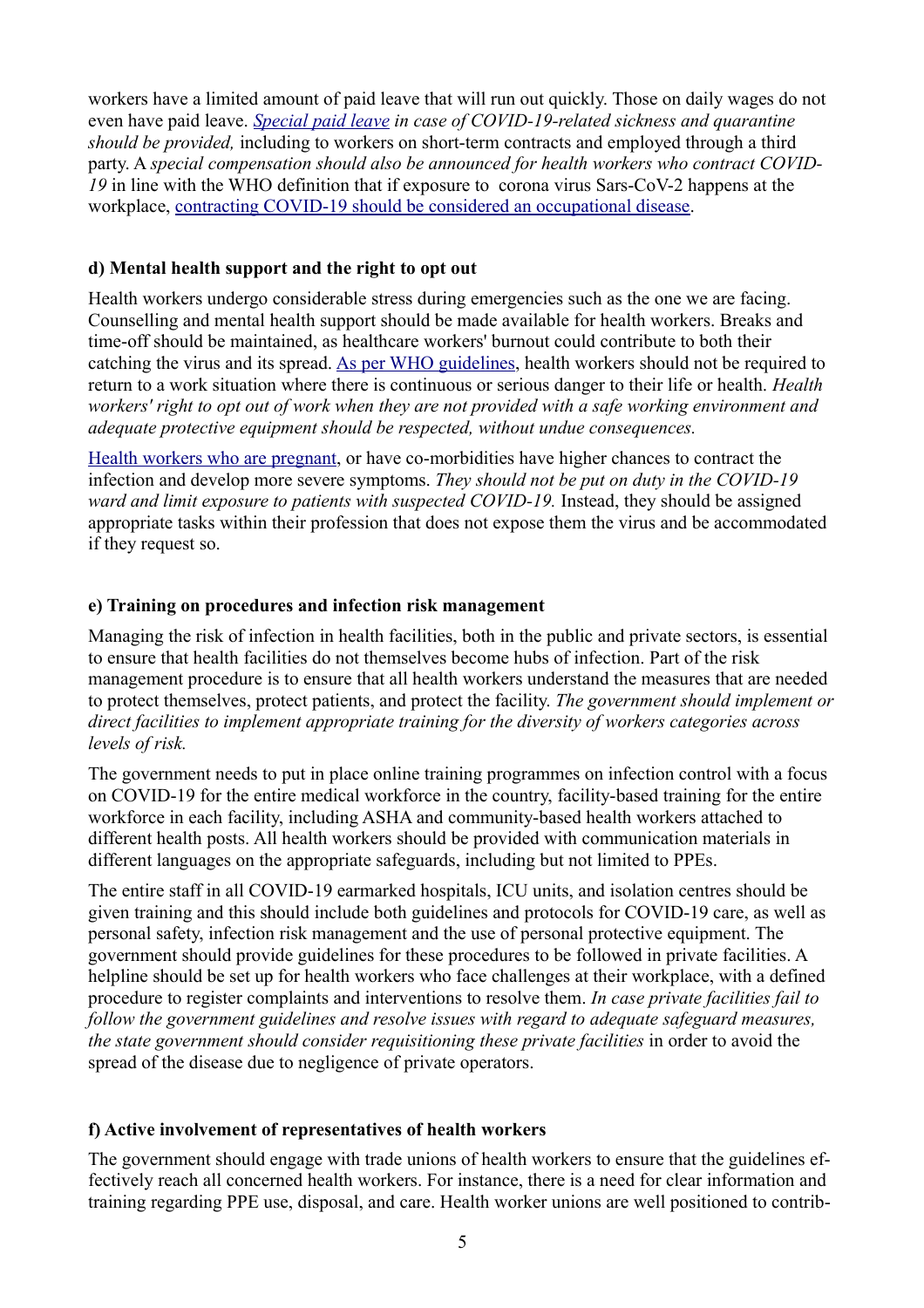ute to this process, as they have the organizational ability to reach out to large sections of workers quickly. *Hence, we urge that different state governments involve health worker unions in the process of information-sharing, training, and workers' safety. Facility management should facilitate an active role for health workers' representatives in determining safety measures and safeguards of their health.*

#### **(g) organization of work in hospitals that minimises risk of exposure to healthcare workers**

The other part of risk protection is the proper organization of work processes that would limit hospital infection to patients as well as to (all) health workers. This is a part of most quality accreditation programmes, such as the [national quality assurance standards](http://qi.nhsrcindia.org/national-quality-assurance-standards) for public health facilities and multiple systems for private healthcare facilities. However, only a small proportion of facilities are registered under these frameworks. One of the reasons why Kerala has reported fewer infections among workers and less spread of the virus overall is because it has much better level of accreditation and infection control. *The infection control component of the quality accreditation programmes must be implemented universally across states, including in the private sector, along with a monitoring mechanism by the government.*

# **h) Wages and extra-time to be remunerated as per the law**

As society recognises that health workers are contributing to the common good by standing at the frontlines of the battle against the COVID-19 outbreak, longstanding violations of legal provisions with regard to their wages should be acknowledged and addressed. Notifications should be issued so that wages are provided as per existing government norms, and wage discrimination against workers in informal employment should be addressed. The current budgets of most municipal hospitals and state hospitals are too small to provide the legal wages to all workers, which has been covered up through outsourcing of services such as cleaning and housekeeping.

The central government has formalised the central role of ASHAs in containment and community outreach, highlighting once again [their role as an essential workforce of the state health system.](https://delhipostnews.com/covid-19-in-india-immense-role-for-healthcare-field-workers/) Yet, the government guideline does not provide an additional budgetary allocation while, of course, all other tasks are to continue - ante-natal care, vaccination, etc. A paltry Rs 1,000 per month for April and May is to be paid by states from unspent money. Their contribution in the month of March is not even acknowledged and, without additional budgetary allocation, most State governments might not even pay this inadequate incentive. The government pretence that ASHAs are not workers of the health system amounts to discrimination against an exclusively female workforce that is paid a fraction of the prevalent minimum wage.

*Central and State governments should make the required budgetary allocations to ensure that ASHAs and other health workers deployed to respond to the emergency situation are provided the remuneration they deserve, and at least as per the law. Such allocations should be incorporated in subsequent annual budgets.*

As the crisis intensifies, health workers will be asked to provide extra-time on a regular basis. This extra time needs to be regulated to allow enough time-off to rest and recover. Healthcare workers' burnout aids the spread of the virus. *Breaks and time-off need to be maintained. Extra hours should also be remunerated as per the law.*

It has also been reported that public and private sector hospitals are forcing their staff to contribute to the government relief fund from their wages, in part of in entirety. *Health workers should not be asked to compulsorily or voluntarily forego their wages in full or partly.* 

With the exception of specialised doctors, wages in private hospitals and other health facilities in the private sector are abysmally low. This led to the [Supreme Court recommending a wage increase](https://biblehr.com/private-hospital-nurses-to-get-salary-as-similar-to-government-nurses/)  [across the board in the private health sector](https://biblehr.com/private-hospital-nurses-to-get-salary-as-similar-to-government-nurses/) (2016). The recommendation has largely been un-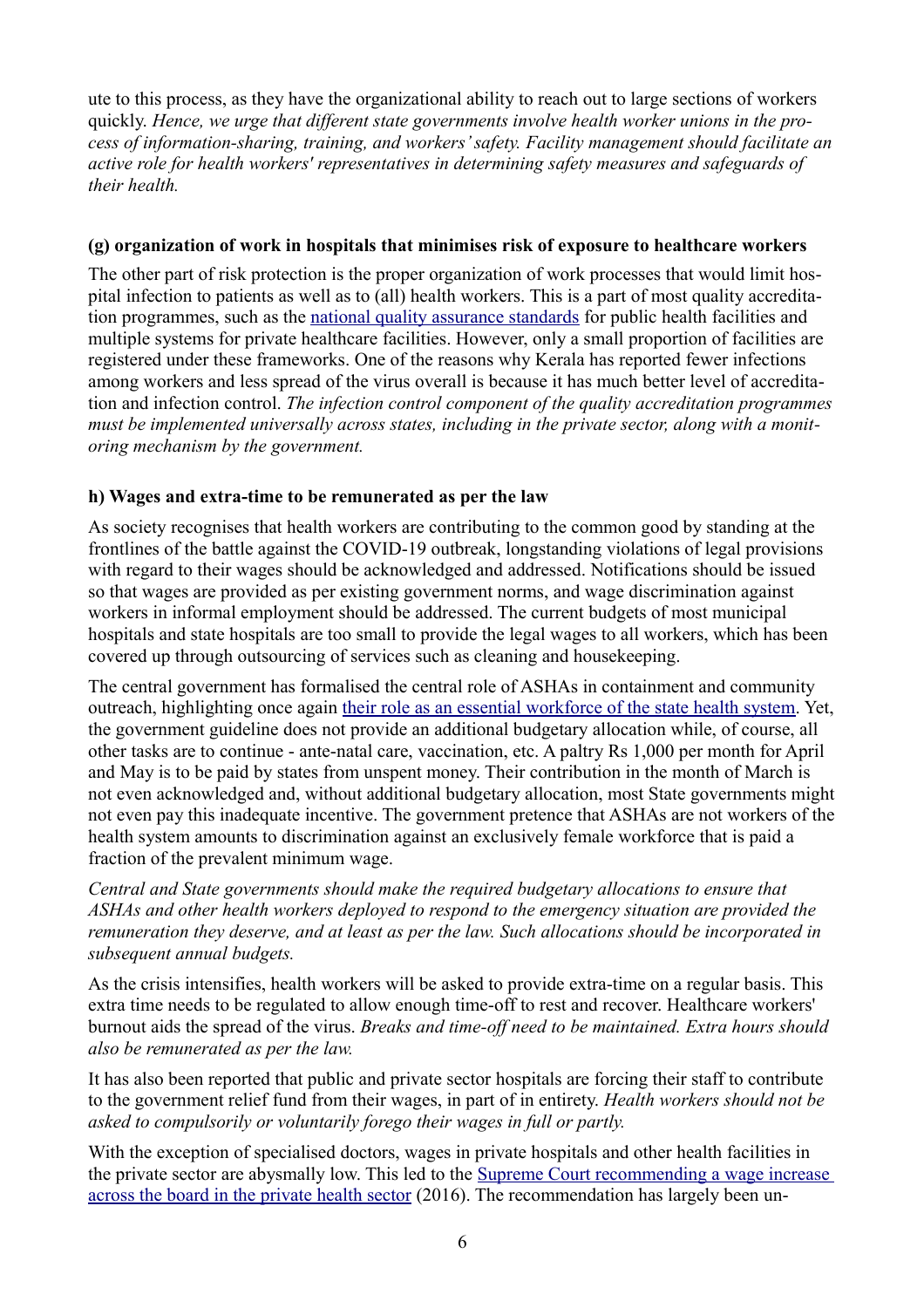implemented. In some states, such as in Delhi, the [High Court directed the state government to](https://www.livemint.com/news/india/hc-directs-delhi-govt-to-implement-sc-order-on-minimum-wage-for-nurses-1564749850533.html)  [legislate t](https://www.livemint.com/news/india/hc-directs-delhi-govt-to-implement-sc-order-on-minimum-wage-for-nurses-1564749850533.html)owards the implementation of the Supreme Court recommendation. Yet, no such steps have been taken. Considering that health workers in private facilities will also be involved in responding to the COVID-19 epidemic, *state governments should ensure compliance with the Supreme Court recommendations relating to wages in private healthcare facilities.*

Due to the financial crisis that preceded the COVID-19 pandemic many health workers [such as](https://www.indiatoday.in/india/story/ambulance-employees-in-up-call-off-strike-1662131-2020-04-01)  [ambulance drivers,](https://www.indiatoday.in/india/story/ambulance-employees-in-up-call-off-strike-1662131-2020-04-01) but also cleaning staff and ward attendants, had not received their payments for months. *The increased budgetary provision should prioritize payment of such arrears.* As the lockdown requires minimising non-essential activities and some workers have been asked to join duty on alternate days, including for those working in hospital settings, special attention should be given so that those working fewer hours because of the lockdown are paid their full salaries, even if they are hired through manpower agencies, or on short-term contracts and other informal employment conditions. For instance, safai karamcharis might find it difficult to travel to the hospital they work in because of the shutdown of public transport. *They should be considered on duty for the full period of the lock-down.* Finally, private sector hospitals are threatening to cut wages in the month of April due to fewer patients and reduced "business" in that period. *The government should actively monitor that wages of health workers are paid. A health worker helpline linked to both the Ministry of Labour and Ministry of Health should be available for health-workers to notify non-payment of wages and arrears.*

### **I) Adequate facilities across needs**

Health workers working in high-risk areas, such as isolation wards, have to be provided the option of adequate hostel accommodation so that they can avoid going home where there are old relatives or young children whose health they are concerned about. They [should not be asked to vacate the](https://twitter.com/inayat_s_kakar/status/1251952549403516930/photo/1)  [hostel once their 14-days shift is over,](https://twitter.com/inayat_s_kakar/status/1251952549403516930/photo/1) as they risk to expose their families if they go back home. Separate restrooms for medical personal in direct contact with COVID-19 patients should be provided. Some states have taken steps to [provide accommodation to doctors in hotels near the](https://www.thehindu.com/news/cities/Delhi/dormitories-hostels-and-shared-bathrooms-for-nurses-on-covid-19-duty/article31293511.ece)  [hospitals](https://www.thehindu.com/news/cities/Delhi/dormitories-hostels-and-shared-bathrooms-for-nurses-on-covid-19-duty/article31293511.ece) where their work. There is no justification for the same benefits not being provided to nurses and paramedics in direct contact with patients.

A large proportion of health workers are women who often face the double burden of housework and care for their families as well as work outside the house. Adequate provisions should be made to ease the burden of family care, including by providing options for crèche or childcare outside the hospital setting. This is essential since regular childcare and schools are shut.

Soap and water should be made available in all facilities for workers and the public as a basic hygiene measure. Hand sanitizers and detergent should be provided to all health workers on a regular basis to facilitate personal hygiene.

Transport to the place of work, especially for those who do not have private transport, should be provided, particularly if the lockdown is extended. There are reports of cleaning staff in cities such as Delhi not able to join work due to the lockdown and decrease in public transport facilities. This impacts the smooth functioning of hospitals, as well as creates hardship and stress for the workers who are worried that their salaries will be cut for the days they are not able to attend work. ASHA workers are facing similar issues as they have to travel from one house to an other.

Lack of nutritious food compromises immunity and puts health workers at risk of coronavirus. Adequately nutritious food needs to be made available to health workers at the hospital, through the public distribution system, or through other effective systems.

#### **j) Stigma, social exclusion, violence and sexual harassment**

We have seen during previous virus outbreaks that health workers are at risk of stigma and social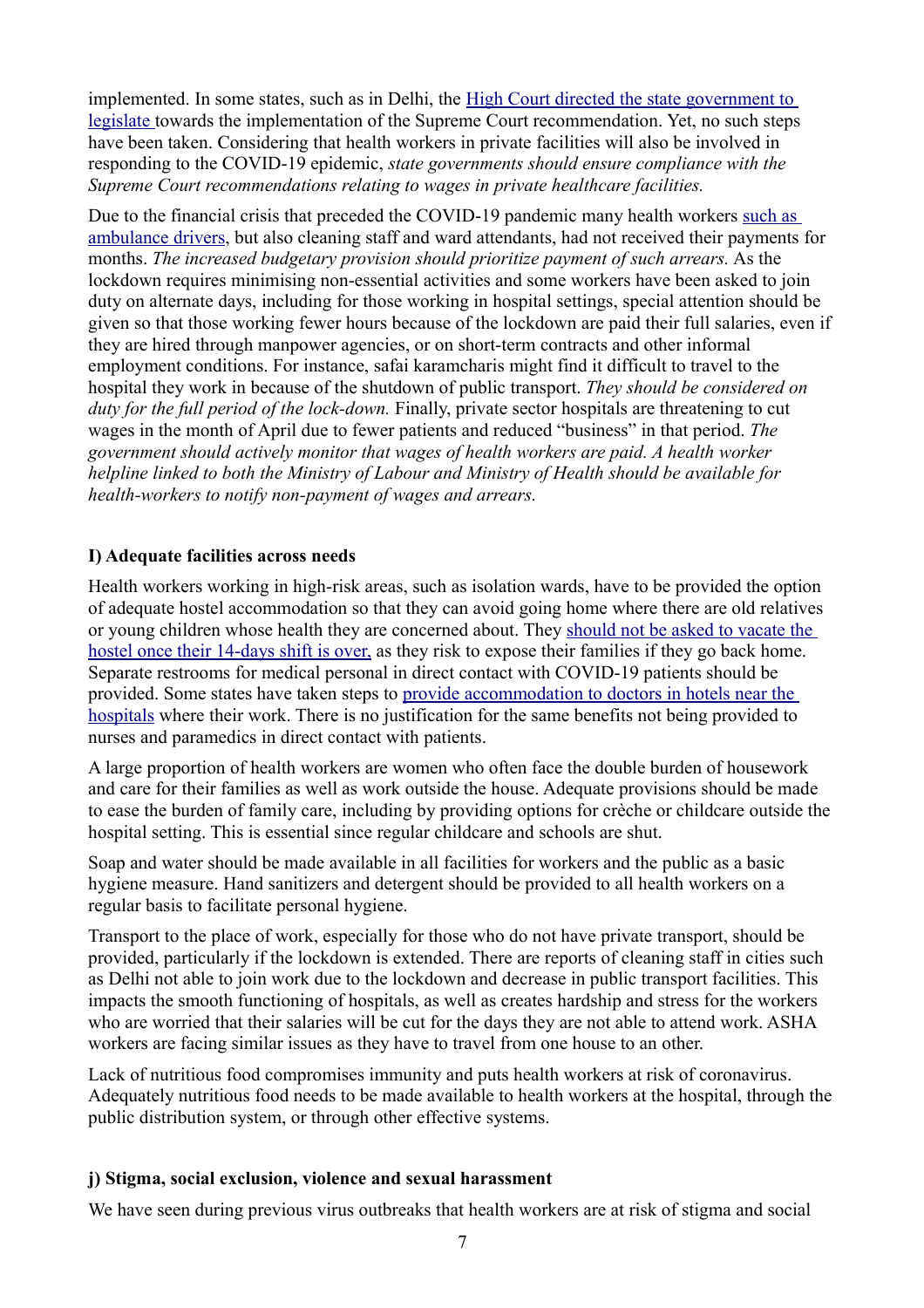exclusion. Even during the current COVID-19 epidemic there are reports o[f health workers being](https://www.thehindu.com/news/national/telangana/for-paranoid-house-owners-doctors-are-persona-non-grata/article31155165.ece)  [asked to leave their rented accommodation.](https://www.thehindu.com/news/national/telangana/for-paranoid-house-owners-doctors-are-persona-non-grata/article31155165.ece) Other reports have surfaced of health workers being [attacked or harassed during tracing of potential COVID-19 cases o](https://www.indiatoday.in/movies/celebrities/story/farhan-hema-condemn-attack-on-indore-healthcare-workers-let-them-do-their-jobs-without-fear-1662831-2020-04-03)r during their routine service delivery. Particularly distressing are reports of healthcare staff who have become [victims of](https://www.deccanherald.com/national/west/coronavirus-muslim-covid-19-victim-denied-burial-cremated-in-mumbai-820415.html)  [COVID-19 being refused burial or cremation](https://www.deccanherald.com/national/west/coronavirus-muslim-covid-19-victim-denied-burial-cremated-in-mumbai-820415.html) services because of such stigma, when it is well known that there is little danger of infection from dead bodies. *The government should take appropriate steps to ensure a safe workplace and work environment, including a strong media campaign to counter stigma of all forms, and appropriate orders to outlaw stigma and discrimination. A grievance redressal mechanism should be put in place, including internal complaints committee in case of sexual harassment.*

Health workers, including nurses, bringing lapses in treatment and protocols to the attention of the public or [speaking out about their working conditions are being gagged and harassed.](https://www.aljazeera.com/news/2020/04/indian-doctors-face-censorship-attacks-fight-coronavirus-200410063124519.html) Hospital management and administrators may be stretched but unethical practices cannot be allowed to persist and *health workers' role as whistle-blowers should be protected.*

Health workers also face violence and harassment from the police while travelling to work, or crossing inter-state barriers to travel from home to their workplace. *The government should order health facilities to provide letters on the appropriate official letterhead to all health workers, with an order to the local police and administration to allow their travel, so that they are not harassed by the police and other officials when travelling to work.*

# **k) Filling of vacancies with a perspective of long-term hiring**

Existing gaps in human resources vary between states but are generally substantial. According to information collected through an RTI in 2017, in the facilities under the Delhi government, 14% of the sanctioned posts of general duty medical officers (GDMO) were vacant (though another 4% were filled by contractual staff), and 20% of staff nurse posts were vacant (though the large majority were actually filled by contractual staff). According to reports, in Uttarakhand, 50% of sanctioned posts for medical officers and 31% for staff nurses are vacant. These vacancies need to be filled urgently, with a perspective of prioritising long-term hiring. *The waiting list of the Union Public Services Commission (UPSC) and the Staff Selection Commission (SSC) should be used as a base to fill vacancies in health facilities under the central government. The waiting list of the equivalent board or commission under each state should be used to fill vacancies in facilities under the state governments.* Kerala has undertaken this process successfully, using online interviews and video conferencing. More recently, the Government of Tamil Nadu has appointed 530 doctors, [1,000 nurses, and 1,508 lab technicians through this method.](https://www.dtnext.in/News/TamilNadu/2020/03/27154231/1222050/TN-appoints-530-doctors-1000-nurses-and-1508-lab-technicians.vpf)

Considering the lockdown and closure of inter-state boarders, the situation might arise where candidates on UPSC) or SSC lists are not in the state where the post is available. In such cases, a temporary adjustment between sanctioned posts under the States and the Centre can be considered.

Considering the need for additional staff, those currently employed on contract should be allowed to continue with their services. However, hiring on a short-term contractual basis or through manpower agencies should not be seen as an adequate solution for increasing staffing under the impression that the time saved in hiring provides a considerable advantage. Those employed on short-term contracts and contracted through third party agencies are at risk of discrimination with regard to access to personal protective equipment, leave and other safeguards. This increases the risk of infection of this vulnerable workforce and weakens the risk management process in the facility ― putting the larger public at risk.

The public expenditure on health as a percentage of GDP for 2017-18 was a mere 1.28%, while [WHO advises for at least 5% of GDP.](https://www.who.int/publications-detail/global-strategy-for-health-for-all-by-2000) *Increased budgetary allocation for health will be required to fill existing vacancies and should be incorporated into subsequent annual budgets.*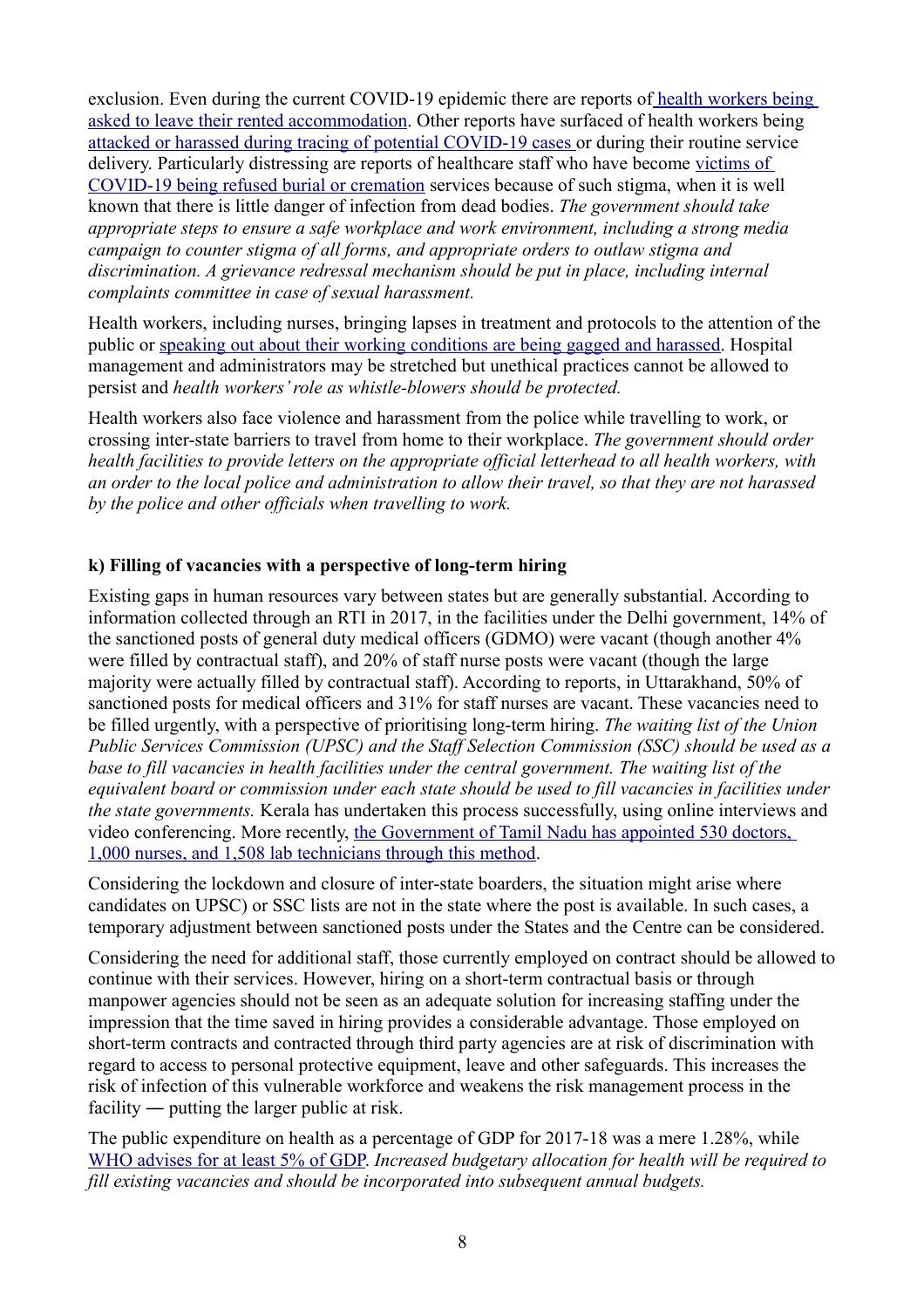#### **In summary, our demands are as follows:**

# **SPECIFIC**

- 1. The Government should provide updated guidelines regarding the rational use of PPE that also cover non-COVID-19 facilities, facilitate the production and logistics of distribution, increase PPE procurement orders to ensure adequate access to all health workers, and if required, intervene in the market to ensure that PPEs are sent to the districts/regions where they are urgently needed.
- 2. The government should ensure that guidelines regarding the use of PPE are strictly followed in both public and private settings, and that there is no discrimination against workers on the basis of hierarchy, employment status, or other reasons. A monitoring mechanism should be put in place in order to enforce strict adherence to PPE guidelines in public and private settings.
- 3. The government should ensure comprehensive health care free of cost to all health workers, including outpatient, hospitalisation, and regular testing, with special attention to informal health workers. Special provision of regular testing needs to be ensured for health workers performing high risk tasks, even if asymptomatic.
- 4. The government life insurance scheme should cover all health workers including in private settings and the estimate of health workers needs to be modified to reflect the real size of the health workforce in order to avoid denial of compensation in the future.
- 5. Special paid leave in case of COVID-19-related sickness and quarantine should be provided, including to workers on short-term contracts and employed through a third party. A special compensation should also be announced for health workers who contract COVID-19 as an occupational disease.
- 6. Health workers who are pregnant, lactating or have co-morbidities should not be put on duty in the COVID-19 ward. They should be assigned appropriate tasks within their profession that does not expose them to the risk of COVID-19.
- 7. Health workers' right to opt out of work when they are not provided with a safe working environment and adequate protective equipment should be respected.
- 8. The government should facilitate appropriate training programmes and materials for the diverse categories of health workers and for the different levels of risk depending on the role of workers and the role of facilities.
- 9. Extra hours should be regulated and remunerated as per the law. Breaks and time-off need to be maintained.
- 10. Adequate arrangements need to be provided to health workers in high-risk environments, such as ICUs and isolation wards, including accommodation and separate restrooms.
- 11. The government should take appropriate steps to ensure a safe workplace and work environment, protect health workers from harassment by the police and the community, including a strong media campaign to counter stigma of all forms, and appropriate orders to outlaw stigma and discrimination. A grievance redressal mechanism should be put in place, including internal complaints committee in case of sexual harassment.

## **INSTITUTIONAL**

12. Central and State governments should involve health worker unions in the process of information-sharing, training, and workers' safety. This will facilitate an effective outreach to all concerned health workers. Managements should facilitate an active role for health